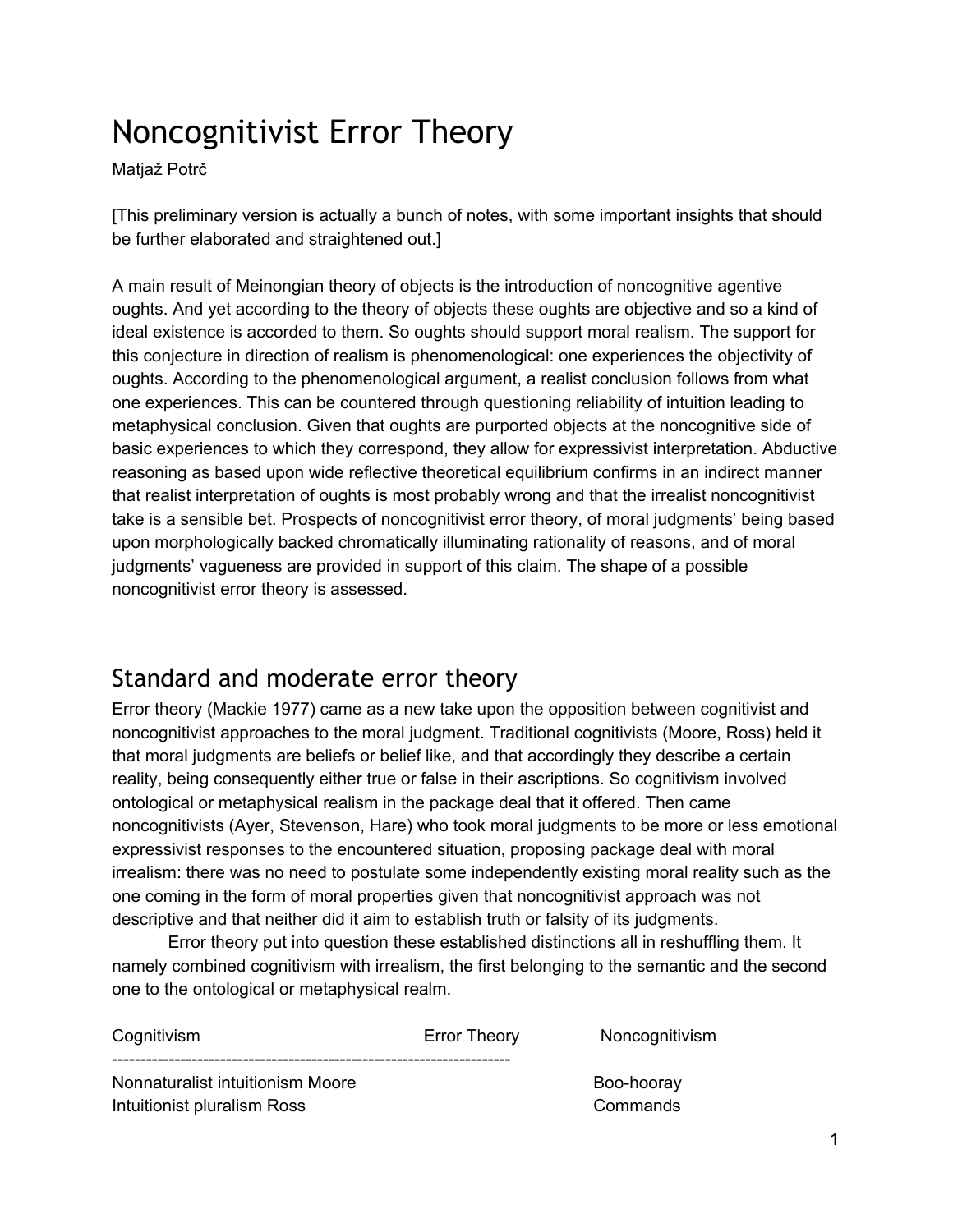Realism Irrealism

Figure 1

The lines in the figure indicate that error theory sticks with cognitivism. According to it moral judgments are beliefs or belief like, and thus they describe some reality, being true or false as the consequence of this. Another right side positioned involving line in the figure shows though that error theory does not embrace moral realism as the classical cognitivism did. It namely indulges into the area of metaphysical or ontological irrealism. All in being beliefs or belief like, thus describing some reality and referring to it, moral judgments have no support in the ontological or metaphysical area. If some of moral judgments would be false and some true, this would fit the descriptive and the accompanying realist mould. If on the other hand moral judgments are *all* false, given that nothing corresponds to them in the ontological realm, this is another matter. This is as well where the name error theory comes from: moral judgments are all in error, since they all describe something which does not exist, that is not there: a moral reality that cognitivism involves. It is interesting to ask at this stage what it means to be in error, in the usual everyday circumstances. I thought that the session was at 10am, but it actually was scheduled for 9am. So I was in error and I missed that event. There was nothing such as the 10am session which I tried to attend. I mistakenly took the road towards B all in thinking that it will bring me to the place A. So I was in error: there is no A at the end of the road that leads to B. This is error in respect to what my beliefs describe and in respect to what is there in the world as related to this. Error though has a contextualist angle, which comes to the fore in *general* statements such as the one that underlines error theory. And obviously error in this respect involves an epistemic dimension. What do you prefer: the clock that is correct twice a day or the one that is never exact? I prefer my clock that misses the right time for a minute or two to the one than stands still and thus displays the correct time twice in a day. So error can be bad or harmless. Which one of these does error theory buy? It seems to go with the bad error by embracing the general statement about all moral judgments missing their descriptive target. But given that it is a *metaethical* claim, thus the one that involves preconditions of moral judgments and not the specific moral judgments, it leaves space for a *moderate* version of error. After all, few people would agree that moral judgments such as that it is wrong to torture toddlers just for fun is in error. It is not in error, one can say, as considered in the immediately evaluated situation. But it may be characterized to be in error *in respect to its metaethical ontological or metaphysical evaluation*, where one does not value specific moral judgment appropriateness or correctness, but its fitting the general metaethical mold. As just indicated, this may be one window of opportunity for the introduction of error theory *moderate* brand.

Standard error theory asserts support for *objectivity* at the *cognitivist* side of the overall preceding cognitivism-realism and noncognitivism-irrealism moulder. Thus, moral judgments as *beliefs* are *aiming at descriptive and true or false* reality. They come with a powerful *experience of objectivity*. These cognitivist expectations -- and this is where error comes from -- are not fulfilled though at what was expected to be the customary ontological/metaphysical realist side of the standard cognitivist package deal. In fact, it turns out that the standard combination of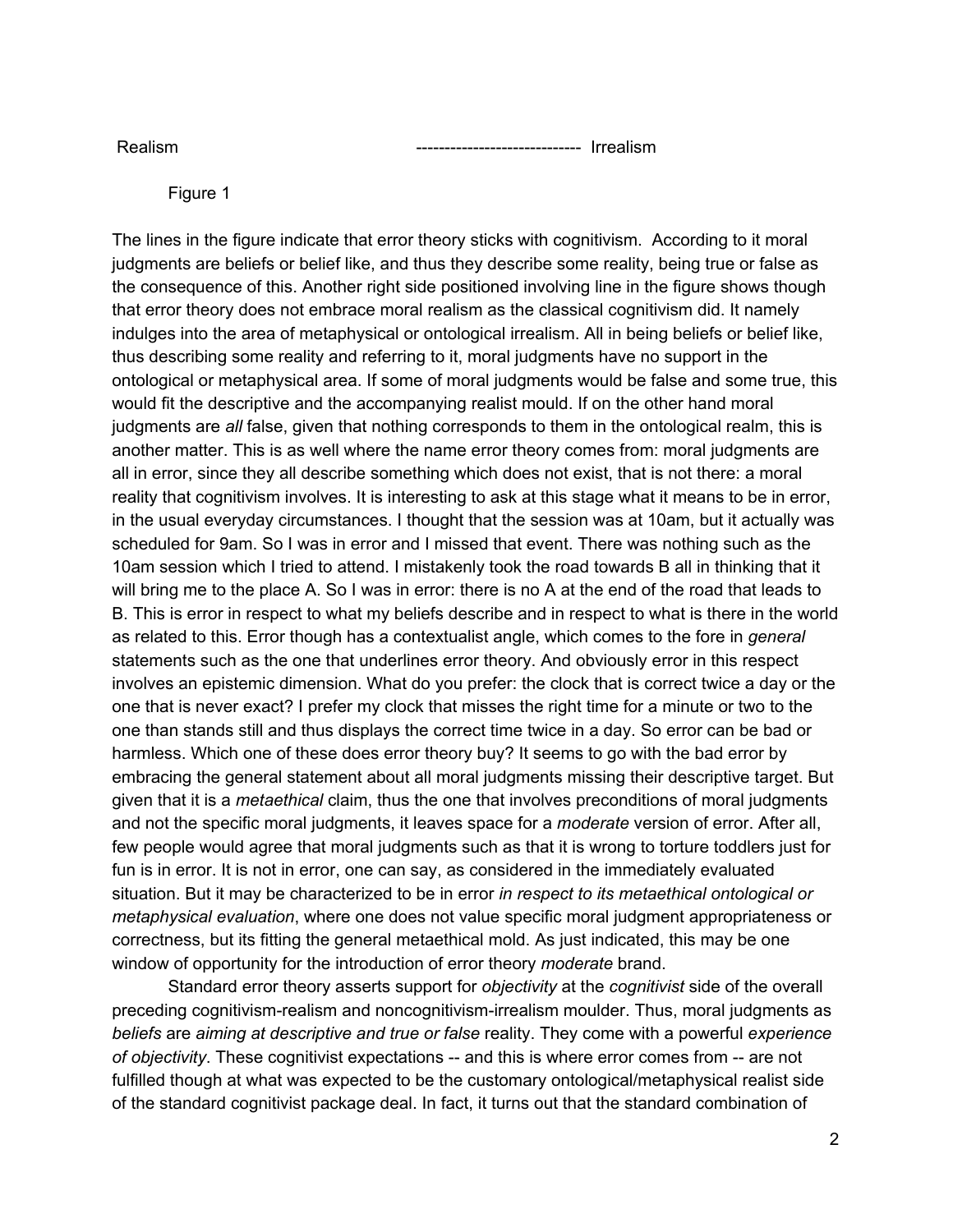cognitivism and moral realism is *metaethical* in the sense that it overviews the landscape from a *third person point of view objectivist perspective*. It does not take the evaluation of moral judgments to succeed in an immediately engaged first person perspective (where I agree that it is *true* to say how torturing animals just for fun is morally wrong), but in a distanced metaethical perspective (where I say that it is *false* that moral wrongness in the just discussed case refers to an objectively existing moral property). From this *distanced* perspective upon the moral situation, classical error theory engages into general metaethical evaluation of moral judgment, and not into the first-order first person point of view engaged moral evaluation.

There is the question whether appropriating more moderate first person and direct engagement bringing evaluation would still leave the space for *error*. One can say that error would just stick to the metaethical, moral ontology and metaphysics involving realm. It would not be there with the first person engaged valuation. Here is the opportunity to take a look at a version of moderate error theory where error sticks just with metaethical evaluation and does not go along with one's immediate engagement into the to be valued concrete situation. From this point of view, one can say, the *agentive* dimension of one's moral engagement was put under parentheses. But this is curious, given that moral judgment is based upon the moral evaluation of one's agency: one morally values one's acts in direction of praise and blame, of basic desert. If now one reinstates the importance of one's evaluative engagement in the concrete situations involving agency: where would still be place for error in such a setting? The blame would just point into the direction of the detached metaethical third person perspective evaluation.

Notice that standard error theory follows expectations of the cognitivism-moral realism package deal, just asserting that these expectations are not fulfilled on the ontological-metaphysical side. So it inflates *cognitivist* stuff, all in proclaiming its skepticism about the ontological or metaethical cognitivist support. Inflating cognitivist side leads to the basis of beliefs, to their *phenomenological* underpinning.

It does not seem that there is space for error in direct agentive engagement situations. Or what would this be? It would be something like engaging in error from the first person view engaged perspective, not from the objectivist third person point of view perspective. Such error theory would involve, among other things, *particular situations* where my moral judgment turns out to be wrong or false. I judge that politician to pursue a morally good or correct policy as based upon the evidential material that I have in support for such a judgment. I read about the politician in the news. Unbeknownst to me however, the politician really is a crooked dude. So I committed an error in my judgment. This is my subjective error about which I may not be aware, and which is realized to be that error from the third person objective perspective. That's not a general error. I am not necessarily in error about *all* of my moral judgments (as the metaethical ontological third person point of view perspective would have it). Notice that each moral *judgment*, as the matter that belongs to the area of language/thought, and not to the world -according to my transvaluationist take on vagueness -- is *vague*. In this respect, there is no ultimate barrier that separates its true from its false applications. Judgments, being vague, are never 100% true or false. So again, they will be subject to error just from the metaethical third person point of view objectivist perspective in its distance to the judger's direct engagement into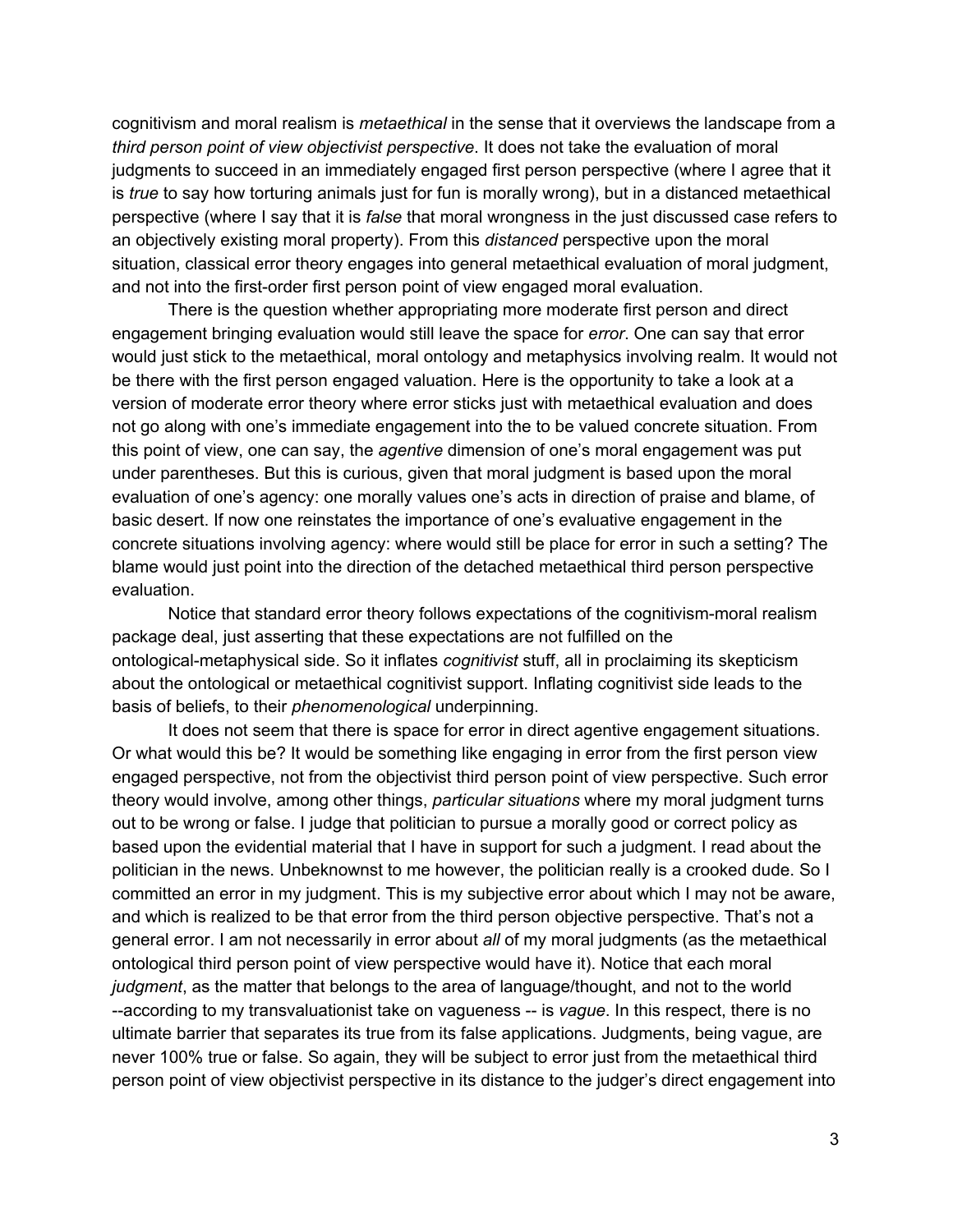the situation. This is a generalist take on how matters stand though, and does not apply to moral evaluation in *particular* concrete situations.

It seems that moderate error theory will have to subscribe to specific engaged errors of moral evaluation in situations, perhaps measured to be errors from outside of these situations, without committing itself to the *generalist* error ascription to *all* moral judgments, as it is the case with the standard error theory.

Recently a view was proposed (Olson 2014) that error theory gets supported by *normative queerness*, and not by ontological properties, supervenience or epistemic access related brands of queerness. In simple terms, this could mean that metaethical (ontologically and epistemically forthcoming) moral realm does not provide the queerness which is needed for error theory, but that the queerness is in, say, confusing moral normativity in one's direct moral evaluative engagement in a specific situation.

Notice as well that standard error theory is an upshot of engagement into cognitivism/noncognitivism dimension *without* that moral *judgment* would be treated first of all as consciousness or phenomenology supported matter, specifically coming with *agentive* dimension that comes along with belief constitution. This is strange for the very title of cognitivism comes from an attempt to treat moral judgments as *beliefs*. But these beliefs come without their constitutive phenomenology or consciousness in standard forms of cognitivism. On the other hand, the emotional basis of standard noncognitivism tends to come without *reasons*, really, in opposition to the supposed motivational weirdness of cognitivist normativity as observed from the standard cognitivist error theory. These *reasons* may come into a judgment in an *indirect* manner, chromatically illuminating the encountered situation from the judger's cognitive background. This *indirect* take on things requires *constitutive* role of *phenomenology*. Standard error theory clings to phenomenology, but in an objectivity targeting manner. There is something to this, given that there is the *phenomenological experience* of objectivity involved into moral judgment. But it is questionable whether the aimed objectivity points into ontological metaethical direction of third person point of view judgmental engagement.

The way towards *moderate* error theory version goes in direction of recognizing possible error in moral judgment in the area of first-order moral judgment engagement into the concrete situation at hand. Such an engagement is *agentive*, as phenomenologically evaluated cognitivism shows. So ontological, queer motivational and supervenient considerations that were there in favor of standard error theory give way to concrete situation keyed *normative* queerness. That's queerness without metaethical third person point of view support. *Phenomenology* needs to be assessed as constitutive and as first person point of view keyed. And *intertwining* between two constituents of moral judgment as an *intentional* phenomenon needs to be recognized: between an intentional *content/object* and between the intentional *act*. Given that cognitivism first of all cares about intentional object/content, attention shifts towards *act* as the basis of *noncognitivist* approach to intentionality and to moral judgment.

One way to slide towards *moderate* error theory is thus to embrace the side of intentional *act*, of *agentive* judgmental engagement. This brings then as well what was missing in the standard cognitivist error theory in its putting the stress upon objective metaethical ontological perspective.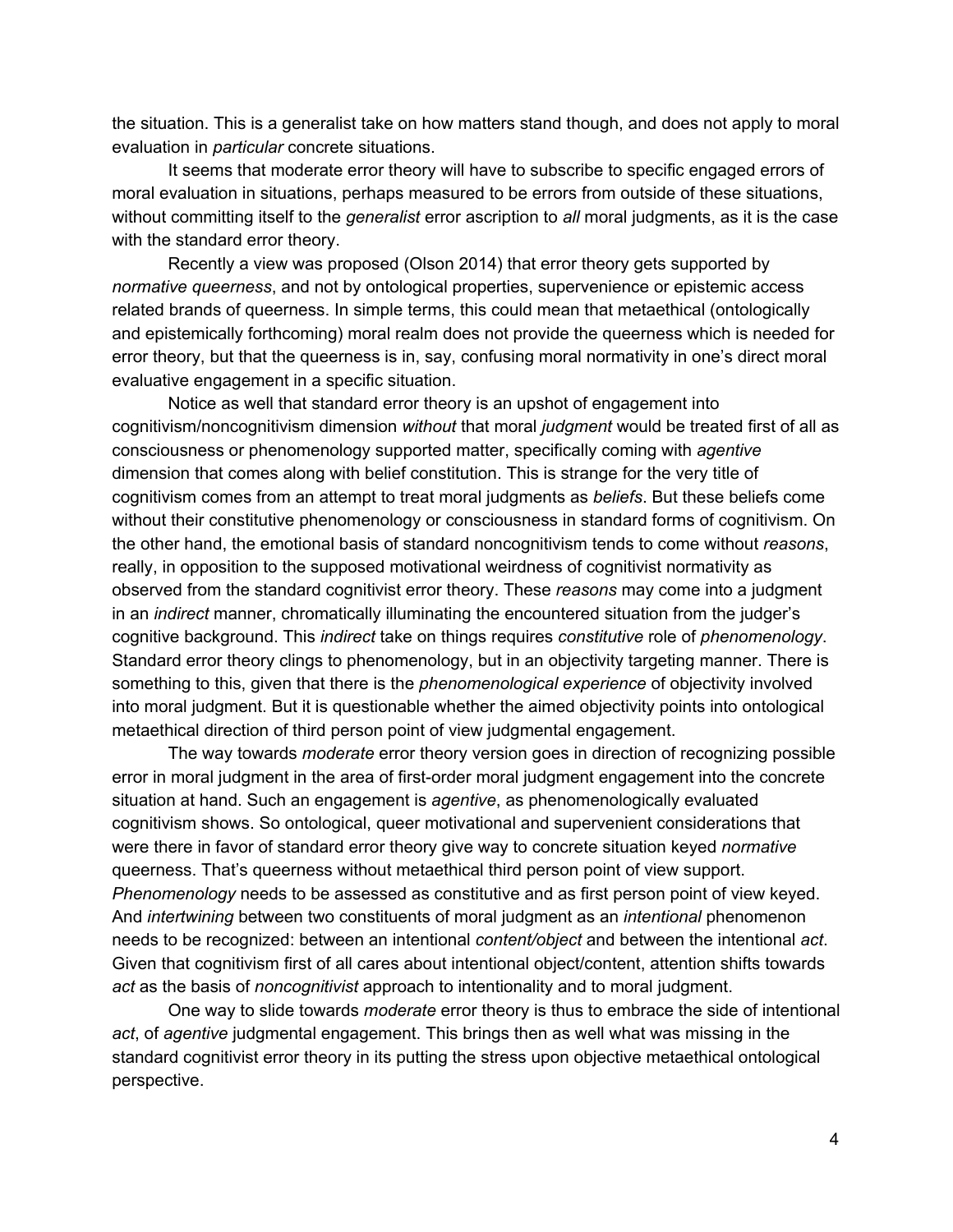## Noncognitive agentive oughts

#### *A main result of Meinongian theory of objects is the introduction of noncognitive agentive oughts.*

Classical cognitivism-noncognitivism controversy took beliefs to be in the center of attention as moral judgment models. Cognitivists take moral judgments to be beliefs or belief like, whereas noncognitivists take them to be non-belief states, such as emotional states. Why did the shift towards presenting moral judgments as beliefs (or non-beliefs if noncognitivist) occur? An answer may be in the effort to provide conceptual analysis of basic moral terms such as moral goodness (Moore). Parallel to the conceptual definitory approach in these matters, there was requirement towards securing the investigated area, that of goodness in the considered case. This direction was helped by the introduction of moral judgments (which purportedly contain such predicates as moral goodness) as *beliefs*, with their already mentioned *descriptive* and *truth-ascribing* functions. Beliefs are supposed to describe some reality, such as states of affairs, and if they are correct in their description, they are true and false otherwise. As just mentioned, this complements the descriptive function effort proper to these beliefs.

There is a possible problem for presentation of moral judgments as beliefs, or for what may be called their reduction to beliefs. Cognitivism, the position according to which moral judgments are beliefs, namely stands at the *cognitive* side of psychological experiences, just as this position's name indicates. According to a long tradition though with Aristotelian roots, matters of morals and ethics are not to be found at the cognitive, but at the *emotive* side of psychological experiences. There is good basis for this, in the fact that moral judgments are evaluations of *actions*, and that these are related rather to the emotive and not to the cognitive side of psychological experiences, if we characterize them in broad terms. Here is a rendering of such an account<sup>1</sup>:

> Psychological experiences  $\sqrt{ }$ Cognitive → Emotional / \ / \ Presentations → Thoughts → Desires → Strivings

#### Figure 2

Psychological experiences are divided into cognitive and emotional ones. Cognitive experiences consist of presentations and thoughts, whereas emotional ones consist of desires and strivings. The arrows in the lower row present relation of dependency. Thoughts depend upon presentations and desires depend upon thoughts, providing their basis for strivings. Here is an example that illustrates this asserted one-sided dependency. I can form a presentation of a cat. And this is then the precondition for myself being able to form a cat directed thought. The reasoning is that I could not have formed my cat thought without being able to form a cat

<sup>&</sup>lt;sup>1</sup> The account has Brentanian roots and is basically shared with all of his school.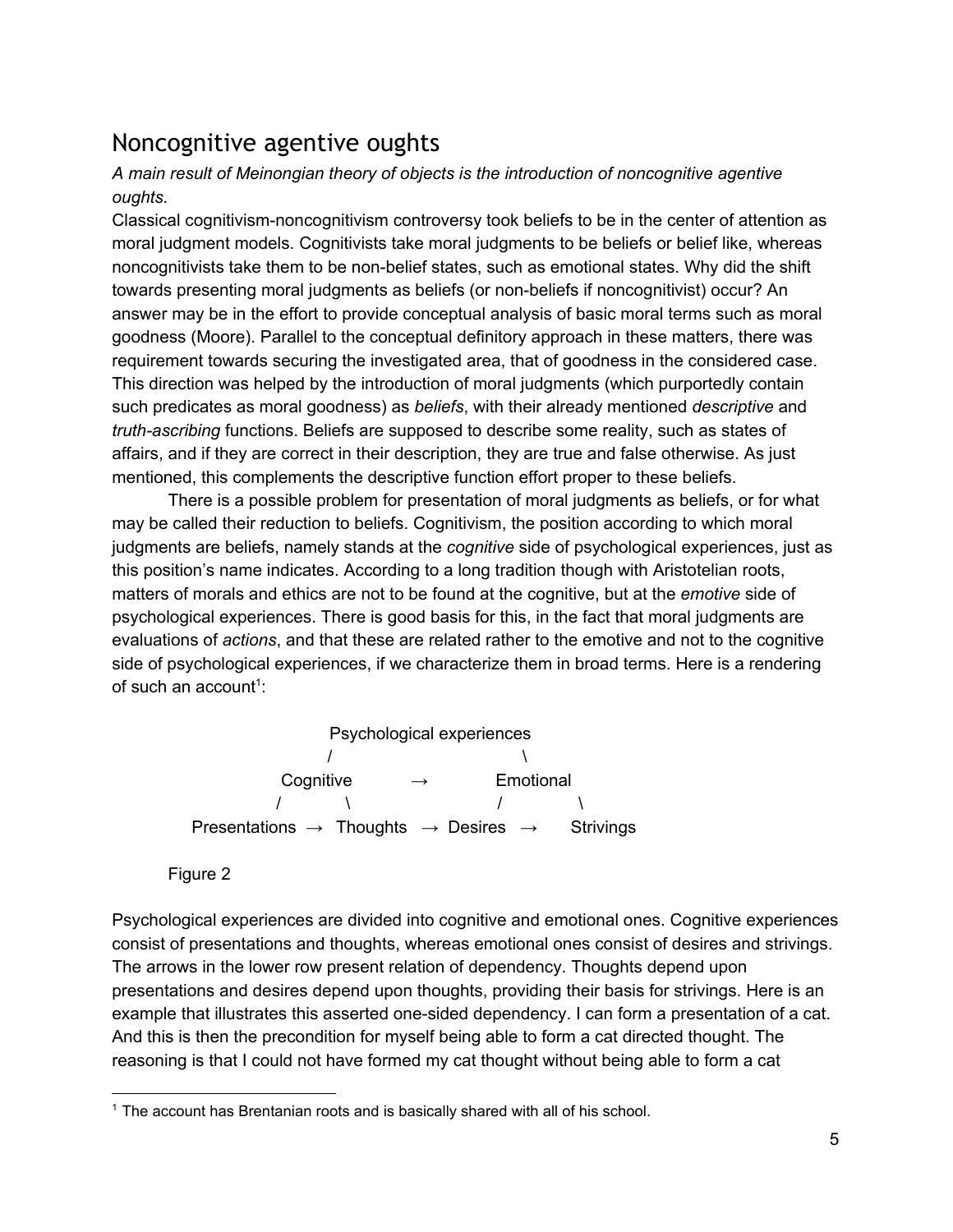presentation as its precondition. Now, the reasoning goes, if I entertain a desire to see the cat I can only form it with my former ability of cat thought production. And if I strive to acquire cat-like flexibility in my upper body this valuing of my potential future state explains to you why I visit the gym. Several points in this onesided dependency between the kinds of psychological experiences may be put into question, as does perhaps the very one-sided dependency between cognitive and emotional experiences. The important thing however is the very distinction between cognitive and emotional kinds of experiences, as understood in the just sketched broad terms.

Brentano famously held moral or ethical realm to be tied to the *emotional* and not to the cognitive side of human psychological experiences. There are good reasons for this. Morals or ethics has to do with human *actions* and specifically with the evaluation of these actions, in direction of moral goodness or badness, judging what is morally right and wrong. Our moral or ethical evaluation of persons succeeds through evaluation of their actions, for which they are responsible and to which our blame or desert apply. We may of course praise or blame persons for their thoughts and perhaps even for presentations that they form, but these evaluations of ours seem to have weight just in respect to these thoughts and presentations serving as possible guide to actions. Thus Brentano famously positioned ethics and morals on the side of emotional experiences that he dubbed with the generic term of *Gemuetsbewegungen*, i.e. the movements of our emotional moods in a wide ranging description. Only later were these emotional experiences divided into passive and active ones (desires, strivings), in parallelism with cognitive passive-active duality of presentations and thoughts. (This emotional side of experiences distinction was proposed by France Veber and was appropriated by his teacher Meinong along with his school. See Marini Emmanuele thesis.)

The important thing is as follows. Brentano and his school were right in that they recognized morals and ethics as positioned at the emotional side of psychological experiences. In a strange move though this Aristotelian insight into the nature of moral and ethics was replaced by the shift of ethical matters to the *cognitive*, left side in the above depicted table of psychological experiences. Why did this happen? Because Moore introduced definitory analysis of basic ethical concepts such as moral goodness as his departure, with its descriptive and truth-ascribing domain of application. Moral judgment was in agreement with such a move considered to be *belief*, for belief describes and it can be seen as true or false, as we formerly said. But this is *strange*, for *moral* judgment should actually be ranged on the side of emotional and not of cognitive psychological experiences as Aristotelian tradition has it. In fact, this was recognized after a while, as noncognitivism (Ayer, Stevenson) came on the stage. Moral judgments were then considered to be emotional experiences, but strangely again as measured in their opposition to the cognitive descriptive and truth-conditional realm. This is why noncognitivists took moral judgment to be nondescriptive and as not primarily aiming at truth or falsity of the area to which they were supposed to correspond. This is reflected in the strange title of *noncognitivism* for such a generic kind of approach, which basically says that moral judgments are non-belief states.

Notice that Brentanian take on moral judgment has its Aristotelian roots in that it recognizes moral realm to succeed in the emotional and thus action related area of psychological experiences. It has as well Cartesian roots in that moral judgment is recognized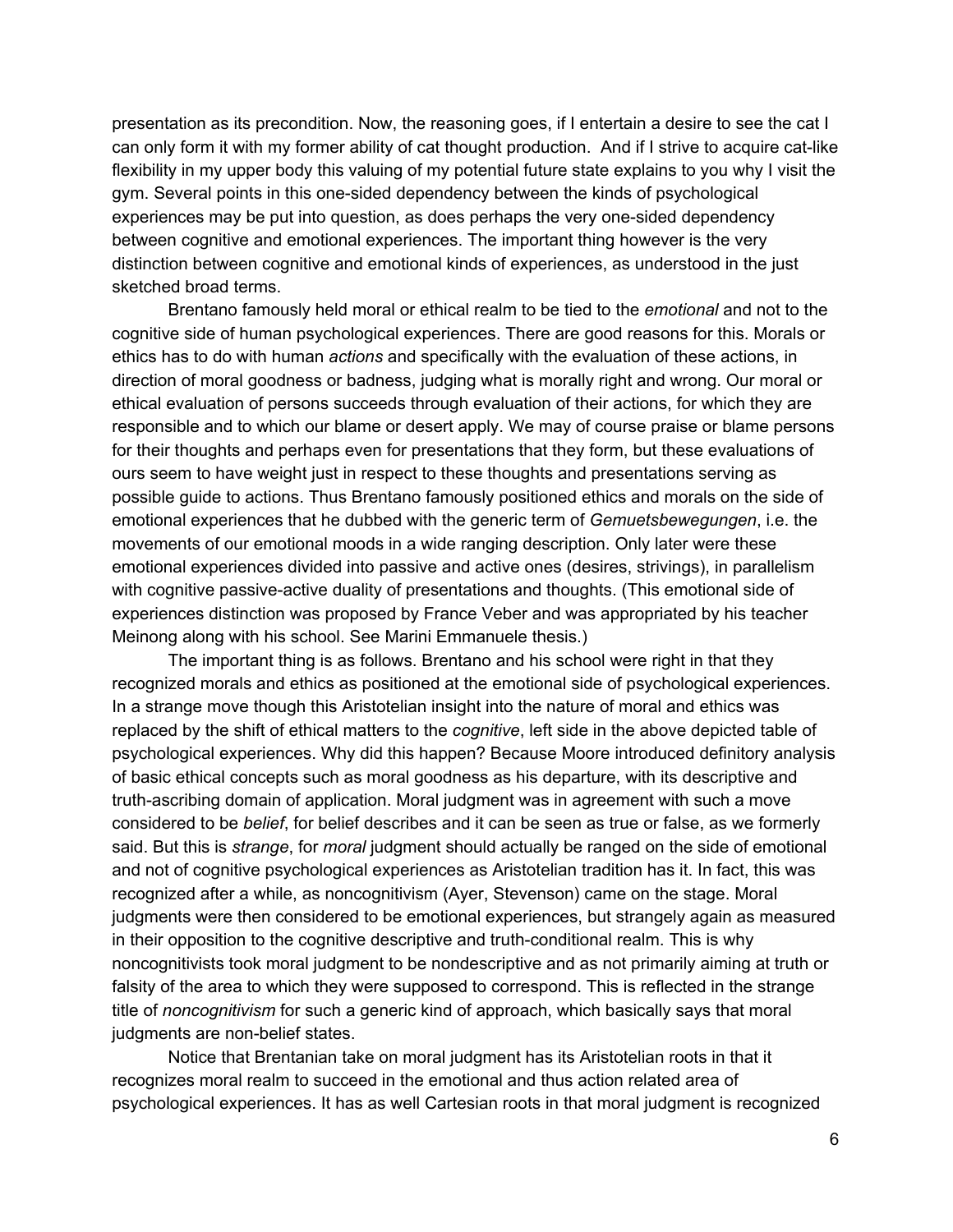as *constituted* by phenomenology or consciousness. Moral judgment is therefore a *qualitative* experiential psychological experience. Notice as well that reduction of moral judgment to belief or to non-belief (noncognitive) state in Moorean tradition and its aftermath administers secondary place to the role of emotions and agency and does not take care of phenomenological experiences as something constitutive. The role of agency, which is basic for moral evaluation, along with responsibility and moral desert ascriptions, is therefore in fact absent from the cognitivism-noncognitivism options. A special question, just to be hinted at here is about incompatibility of agentive phenomenology with cognitivism-noncognitivism opposition in its entirety, and consequently its basic incompatibility with *virtue* ethics. (This has as well consequences for virtue epistemology).

If one takes as one's departure Brentanian Aristotelian inspired view of moral judgment, then the objectivity is not to be searched for across the line from cognitive towards ontological realm. Such an ontological underpinning from the side of moral realism is understandable if one starts with moral judgment as belief on the cognitive side of psychological experiences. But classical error theory transgresses into emotional experience ontological irrealist support, all in staying with a strange phenomenology supported reasoning. The strangeness of this support is in that phenomenology of belief is actually not on the side of phenomenology that is proper to *judgment*.

According to the schema of experiences above (Figure 2) strivings are active upshot of passive desires. (Of course all emotional experiences are active in respect to passive cognitive ones.) Meinongians take it that there are intentional objectual correlates to each kind of experiences. Objects in this sense come to presentations, objectives such as states of affairs to thoughts. Desideratives are objects that correspond to desires, and dignitatives are the ones that correspond to strivings. Values come along with these. (See the upcoming Figure 3.)

Now, oughts as a species of values are objective. But they are agentive as well, because they are to be found in the emotional part of experiences. In the now customary terms, oughts are objective and noncognitive, thus agentive. They are agentive because they are such in respect to cognitive experiences. They are noncognitive because they really are not beliefs. But the expression noncognitive is still misleading, because it indicates opposition to beliefs, which according to definitory and referential tradition of cognitivism leave out constitutive phenomenology. This one though will come with vengeance in the phenomenological argument such as it appears in the classical error theory.

### Oughts' ideal objectivity

According to the theory of objects oughts are objective and so a kind of ideal existence is accorded to them.

In order to point to the place occupied by oughts we can help ourselves with the extension of Figure 2, which presented the structural dependency of experiences according to the Aristotelian inspired Meinongian species of Brentano's account. According to Meinong, there are *objects* that correspond to the basic experiences. These objects have an ideal objectivity existential status. In this manner Meinong provided an interpretation of Brentanian intentionality relation. Brentano just said that in psychological experienced such as thoughts or desires we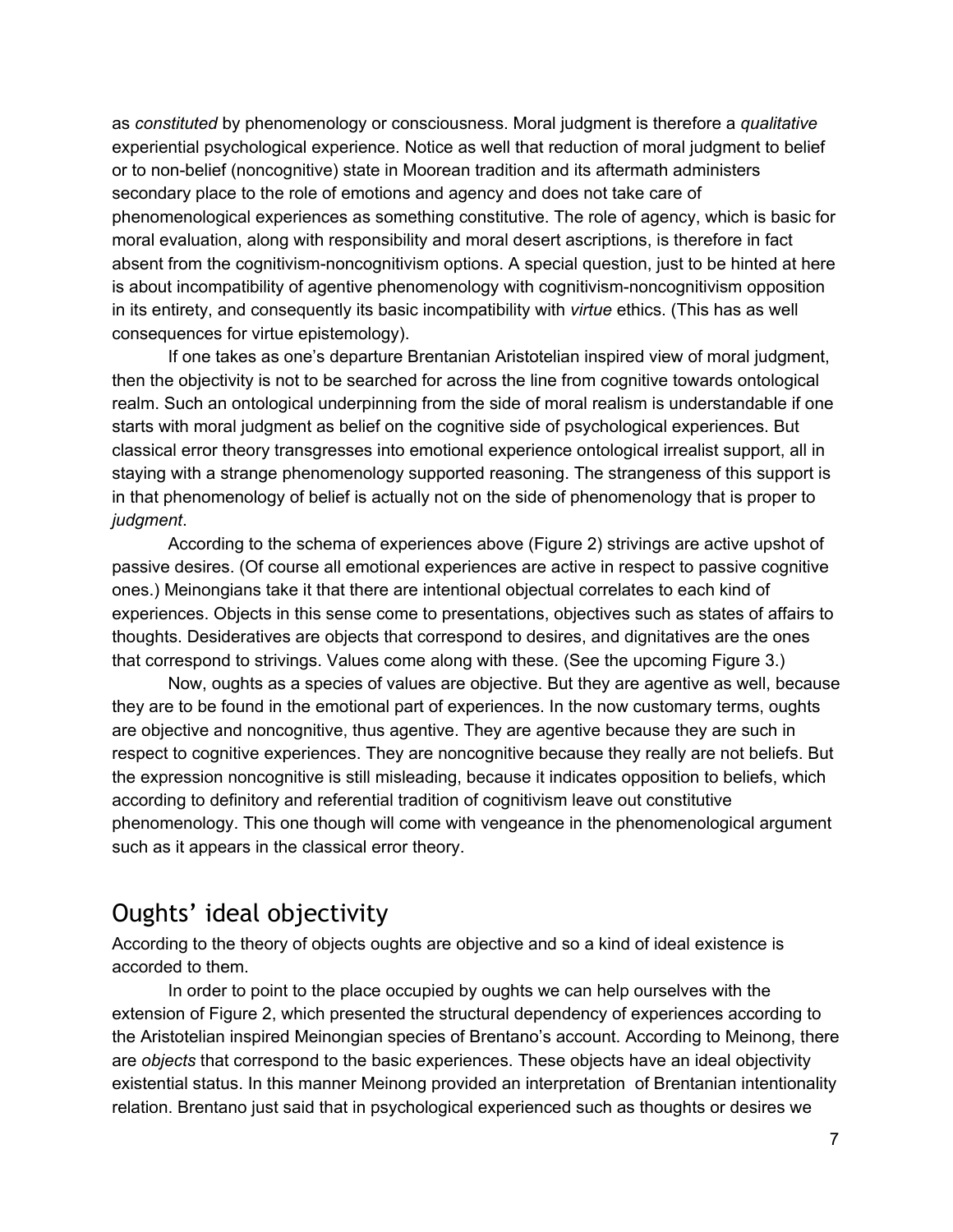are directed at something. Two interpretations emerged of what this something would be in generic sense: either contents or objects. (Twardowski, Sajama) Some of Brentano's students thought that thinking about the cat I am directed at the content /cat/ (Husserl). Whereas Meinong thought that I am directed at the *object* /cat/. Obviously content goes along with narrow interpretation, whereas object requires a broad understanding. The object /cat/ is supposed to exist independently of what is going on in my mind, so that my cognitive faculties can just provide an access to it. We may think about the object /cat/ in this sense as about a Platonic ideal kind of object. Meinong thought that the ideal realm of his objects allows for an objective investigation by the research program of the theory of objects, perhaps in a similar manner as there may be an objective investigation of the ideal realm of mathematical objects. At the bottom of the following figure there are kind of objects that correspond to each of basic psychological experiences. In this manner, Brentanian dictum that in every thought something is thought about and in every desire something is desired, is interpreted as pointing to objects.

|                                                                          | Psychological experiences |              |                              |
|--------------------------------------------------------------------------|---------------------------|--------------|------------------------------|
|                                                                          |                           |              |                              |
| Cognitive                                                                | $\rightarrow$             | Emotional    |                              |
|                                                                          |                           |              |                              |
| Presentations $\rightarrow$ Thoughts $\rightarrow$ Desires $\rightarrow$ |                           |              | Strivings                    |
| Objects                                                                  | Objectives                | Desiderativa | Dignitativa (Values, Oughts) |

#### Figure 3

If a form a presentation of a cat, this one is directed at the ideal object /cat/. If I think that the cat is on the mat, my thought is directed at the ideal objective, perhaps state of affairs that /the cat is on the mat/. My desire that the cat would be here gets directed at the ideal object desiderative /I desire that the cat should be here/. Whereas in the case as I really value the presence of the cat, I am directed at the ideal object of the dignitativa kind /it ought to be the case that the cat is here/. Notice that both desires and strivings are active, in respect to cognitive experiences. But strivings are agentive in respect to desires as well. It is my effort in the direction of valuing to be directed at an ideal dignitative object. Ought may be understood as a deontic prefix here, pointing in the ideal direction of values. Oughts thus point to ideal objectivity.

Notice that ideal objectivity of oughts is *normative*. It is true that Meinong understood values and oughts to be ontological stuff. But it is as well fair to say that they are not really such stuff in the ultimate ontological sense. Oughts are rather normative in that they point us towards obligations that we are committed to, towards possible prescribed actions. In this sense, again, it would not be appropriate to count oughts as ultimate ontological stuff. Certainly they are not ontological in the sense that cats or cars are. But if they are ideally ontological as theory of objects seems to point out, then this is close to their *normatively* interpreted status.

This last remark will become important as we try to evaluate the place of oughts in moral judgments. From the Figure 3 it follows that oughts are doubly agentive being on the side of emotional experiences and being at the active side of this one in respect to desires. The agency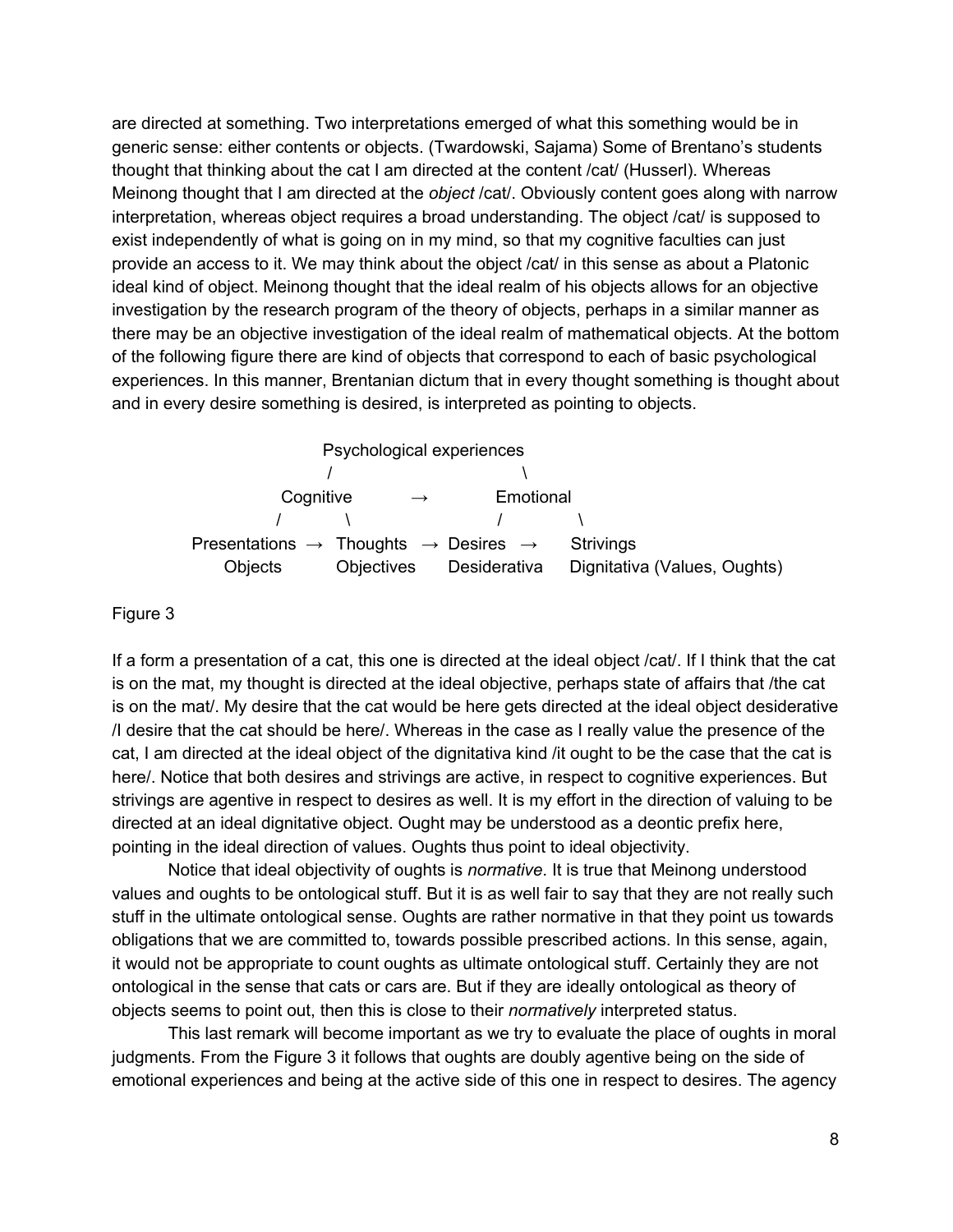related to oughts is objective in that they come along with *values*, and values certainly are something that we experience in an objective, independent of our desires manner.

An important thing is that with oughts, we have experience of objectivity that is *normative* and *not ontological*. Oughts do not describe a situation as beliefs do. They rather point to our possible future *action*. So they are agentive indeed.

### The purported realism phenomenological support of oughts

One might think that oughts should support moral realism. This would be in agreement with cognitivist interpretation of moral judgment, where this one would have the function of describing some mind independent reality. The support for this conjecture in direction of realism may be phenomenological: one experiences the objectivity of oughts.

From the point of view of cognitivism-realism package deal, oughts -- according to their Meinongian interpretation as ideal independently existing objects -- would support moral realism. But the ideal objectivity of oughts is as we says rather *normative*, and this is why they are first of all phenomenologically experienced as objective, without that an ontological correlate would necessarily stick to them. This is underpinned by the fact that oughts as Meinongian objects appear as the objective correlates at the *emotional* side of psychological experiences. This by itself points into direction of their possible agency supporting normative nature, away from their descriptive or ontological engagement.

From this point of view, oughts as normative matters rather support irrealism. This is so, as we hinted at, given that oughts are on the side of emotional psychological experiences as their correlates. According to the noncognitivism-irrealism package deal they would fit that slot. But irrealism as absence of descriptive function is not tackled here; rather the whole ontological stuff should be ditched for their *normative* appropriateness.

#### Phenomenological argument for realism

According to the phenomenological argument, a realist conclusion follows from what one experiences. Such an argument is formulated by intuitionists (McNaughton, Dancy). Phenomenological arguments sound convincing, first of all from common sense angle. But here is an alert to be cautious in these matters.

Phenomenological argument is namely wrongly keyed to the cognitive side of psychological experiences, for it starts with the presupposition that moral judgment is cognitive (or again non-cognitive if expressivist, which is just in opposition to the presumed cognitive nature of moral judgment). So moral judgment -- as basically cognitive -- is supposed to lack any *constitutive* phenomenology. The (wrongful: wrongful in respect to the real phenomenologically supported nature of moral judgment) reasoning of the phenomenological argument then proceeds as follows. Phenomenological experience of moral judgment points to the experienced objectivity: I experience moral judgment to be directed against my immediate wishes and as aiming at the objectively recognized moral reality. So one should recognize this independently existing moral reality in the ontological sense. This is then conclusion in direction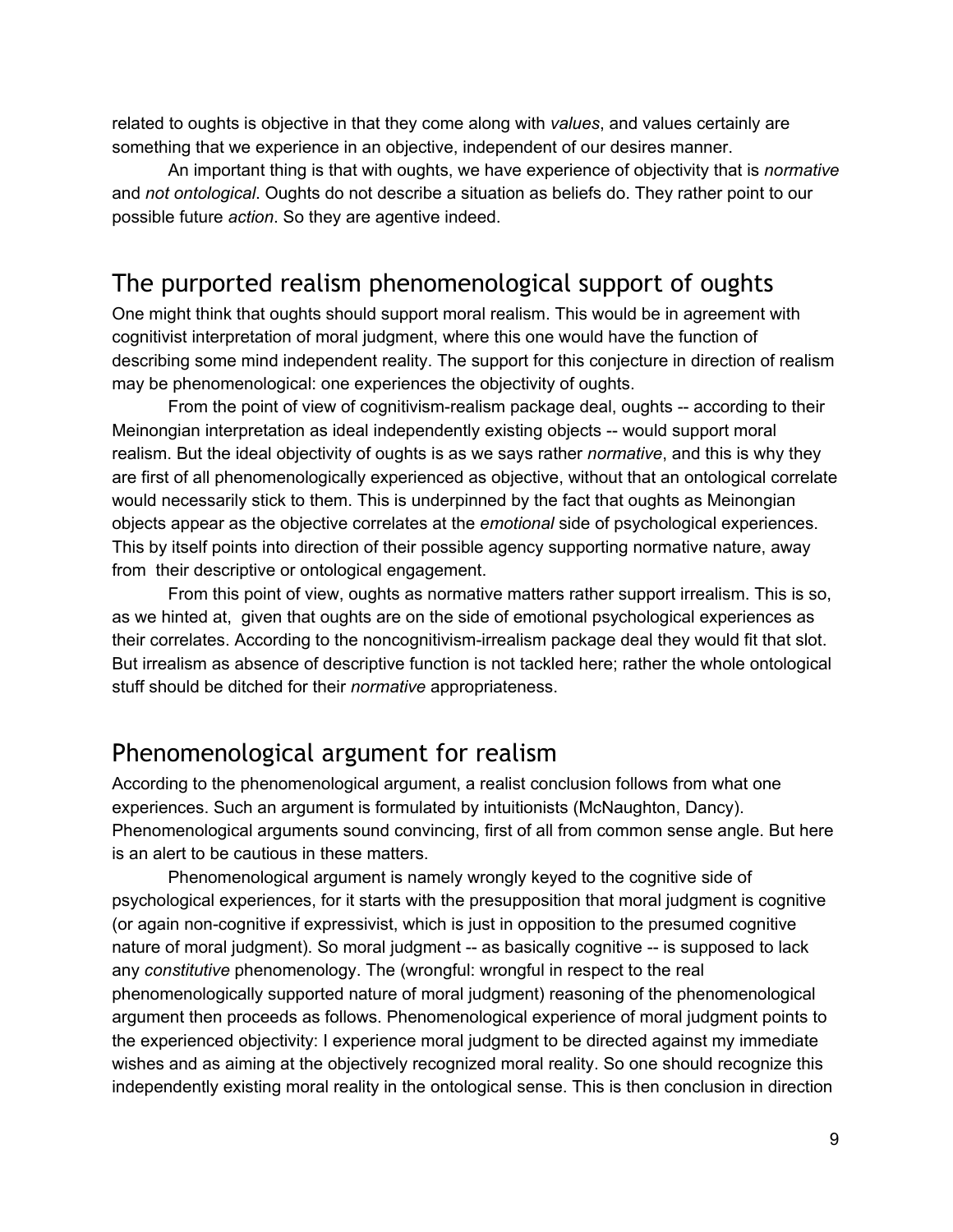of moral ontological realism, which accords with the left cognitive side of psychological experiences according to the Meinongian scheme (Figure 3). This reasoning is wrong given that it misses the real nature of phenomenologically constituted moral judgment which is not at the cognitive side of psychological experiences, as the Moorean definitory and referential tradition presumes. The real nature of phenomenologically constituted moral judgment is on the *emotional* side of psychological experiences. But this does not involve noncognitivism, because this one is just the opposition to cognitivism. Noncognitivism wrongly concluded in direction of irrealism, wrongly in the sense that it ultimately bought the view that there is *no* objective moral reality out there, including the objective *reasons*. In this sense it is an expected matter to see the popularity of social intuitionism that, in agreement with the overall noncognitivist approach to which it belongs, denies the importance of objective *reasons*, asserting just the *emotional* (noncognitive) response to the encountered situation as constituting moral judgment. Denial of the importance of *reasons* in moral judgment from the side of social intuitionism fits well with the classical cognitivism-realism noncognitivism-irrealism distinction. According to this one, noncognitivism comes bundled with moral irrealism, and this is just the position of social intuitionism. But this position goes against the genuine nature of moral judgment which recognizes that judgment to be on the *emotional agentive* side of psychological experiences, and that as well recognizes moral judgment to be directed at the *objective* moral *realism of reasons* involving reality which exactly involves *reasons* as something *objective*. From the perspective of genuine moral judgment that operates on the *emotive agentive* side of psychological experiences, social intuitionism just fits the misguiding (misleading in respect to the real nature of moral judgment) right side noncognitivism-irrealism package deal. It goes noncognitivist in recognizing emotional nature of moral judgment. But instead of embracing moral realism, i.e. realism of reasons, it treats these reasons as ontological or referential, which accords with the left side cognitivism-realism package deal. This wrongful cognitivism-realism and noncognitivism-irrealism distinction comes from the (wrong) presupposition that moral judgments are beliefs and thus that they are descriptive and truth value centered. This is wrong if moral judgments are supposed to be ordered into the *cognitive* side of psychological experiences. As said, moral judgments are basically on the *emotive* side of psychological experiences, and they involve *moral experiential realism*, in the sense that they come along with *objectively experienced moral reasons*. In the just explained sense moral theory is right in that it combines cognitivism and irrealism as fitting the nature of moral judgments. But it is simply wrong to conclude from this that moral judgments are all in error. Error theory is the upshot of the wrongful dilemma of treating moral judgments as either belonging to cognitivism-realism package deal or to the noncognitivism-irrealism package deal. Error theory rightly sees moral judgments as having objective pretensions. But these objective pretensions go with moral judgments' phenomenological experience of *objectivity of reasons*. And this experience of objective reasons in moral judgment goes along with their *emotive* and *agentive* nature. Notice that by embracing the wrongful cognitivism-realism and noncognitivism-irrealism opposition, *agentive* and *emotive* nature of genuine moral judgment is put under question, in profit of the misguiding supposed descriptive and truth aiming nature of moral judgments as beliefs. Moral judgments are *not* beliefs, because they are located at the *emotional* and *agentive* side of psychological experiences. So error theory is right that there is combination of realism and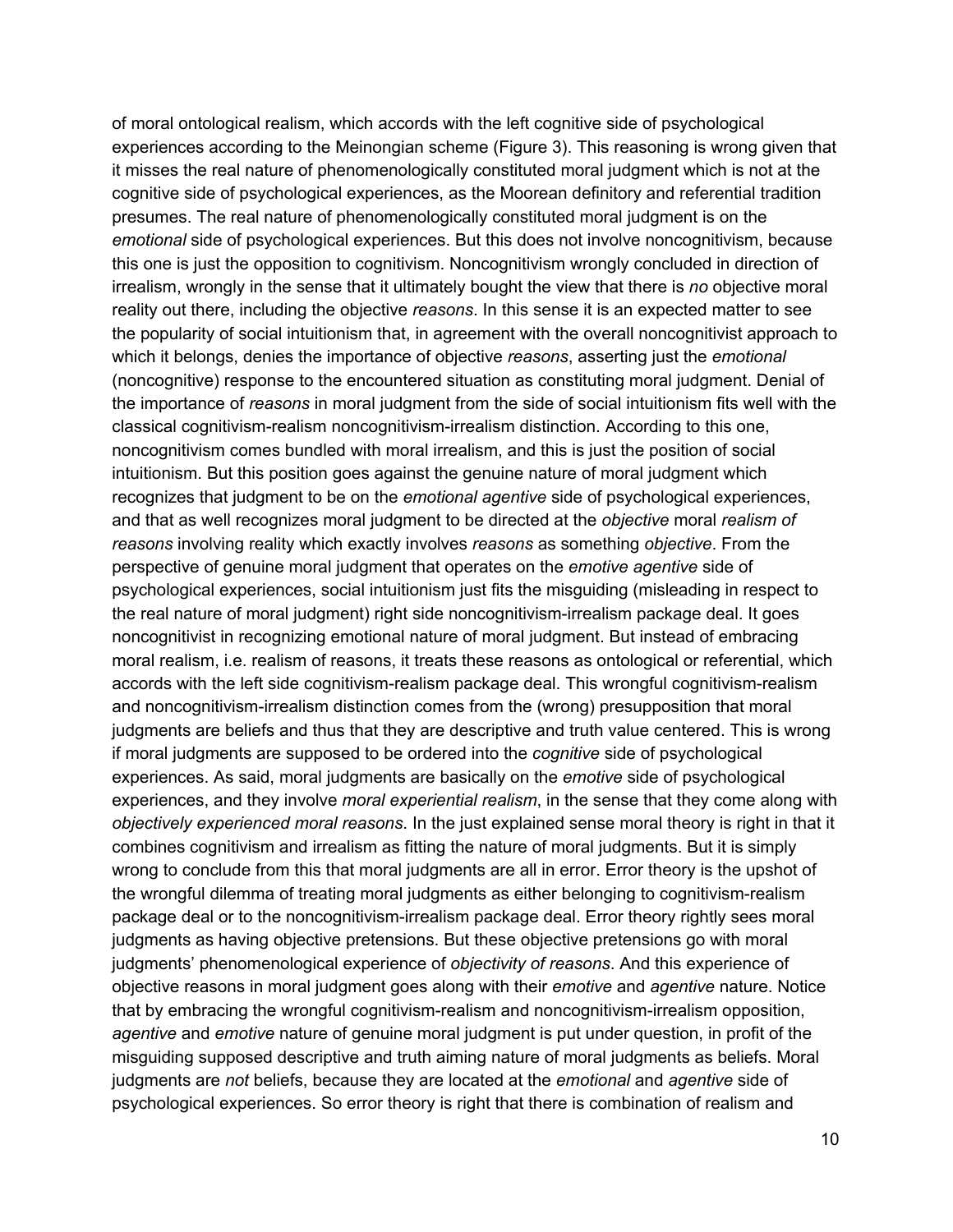cognitivism in moral judgments, provided that these are reinterpreted in accordance with the real nature of moral judgment. What moral error theory recognizes as cognitivism is actually *emotion involving* nature of moral judgment (one is committed to moral judgment because one experiences it in an engaged *emotional* sense). What moral error theory recognizes as the experiential realism is actually *phenomenologically experienced objectivity of reasons involved into and constitutive for moral judgment*. It is wrong though to treat this *phenomenological experienced* objectivity of reasons as fitting the *realism* slot from the cognitivism-realism package deal. Error theory stays with this cognitivism-realism package deal, where cognitivism is understood as moral judgment being belief, and where realism is understood as ontological-metaphysical realism. Seen from the real *emotive* and *agentive* nature of moral judgment though moral judgment is *emotive* and *agentive* kind of psychological experience. And this engaged kind of psychological experience comes with *phenomenological experience of objectivity of reasons* that are in the basis of moral judgment. This *phenomenologically experienced objectivity* cannot be rightly evaluated as one belonging to the ontological-metaphysical objectivity. Evaluating it in this manner just follows the cognitivism-realism package deal with its descriptive and truth-ascription aiming Moorean definitory metaethical roots (aiming at the *definition* and accordingly at determining *nonvague referential domain* or space of moral goodness). Genuine moral judgment though is positioned at the *emotional* side of psychological experiences and it involves *phenomenological experience of objective reasons*. These reasons are not realist in the ontologicalmetaphysical sense, for the simple fact that they are *normative* reasons and that they are experienced in accordance with this. There is *normative pressure and phenomenological experience of objectivity* going along with *reasons* that are constitutively involved into formation of moral judgment. But this does *not* involve ontological-metaphysical existence of these reasons. They are *normative* features. Notice that there is *no* constitutive phenomenology in the cognitivism-realism package deal of treating moral judgments as descriptive and truth-ascribing matter. But there *is phenomenology* involved into the genuine moral judgment taking place on the *emotional* side of psychological experiences. In this sense error theory points out something important for the nature of moral judgment and its relation to cognitivism-realism and noncognitivism-irrealism package deals: *If one takes as one's departure in treating moral judgment cognitivism, one will end up in error* according to the cognitivism-realism bundle. There is experience of objectivity in moral judgment, but this experience has *no* ontological-metaphysical basis. Here the presupposition is that moral judgment is belief and that it describes some reality, being true or false. But moral judgment is nothing of this, being situated on the *emotional* side of one's psychological experiences. So in fact, moral judgment is not in error once as it is conceived as emotional experience, for error was diagnosed on the side of its cognitivist descriptivist treatment. Being situated at the emotional experiential side, it goes along with the feeling of *objectivity*, which is not of ontologicalmetaphysical but of the *normative* experiential phenomenological nature. The real nature of moral judgment thus combines *emotional* and *agentive* side with the *objective* phenomenological *experience* side. Constitutive phenomenology is crucial for moral judgment. It finds place in the *agentive-emotional* and *objective normative reasons experience* combination. This phenomenology is sorrily lacking from both cognitivism-realism and noncognitivism-irrealism package deals. Error theory exposes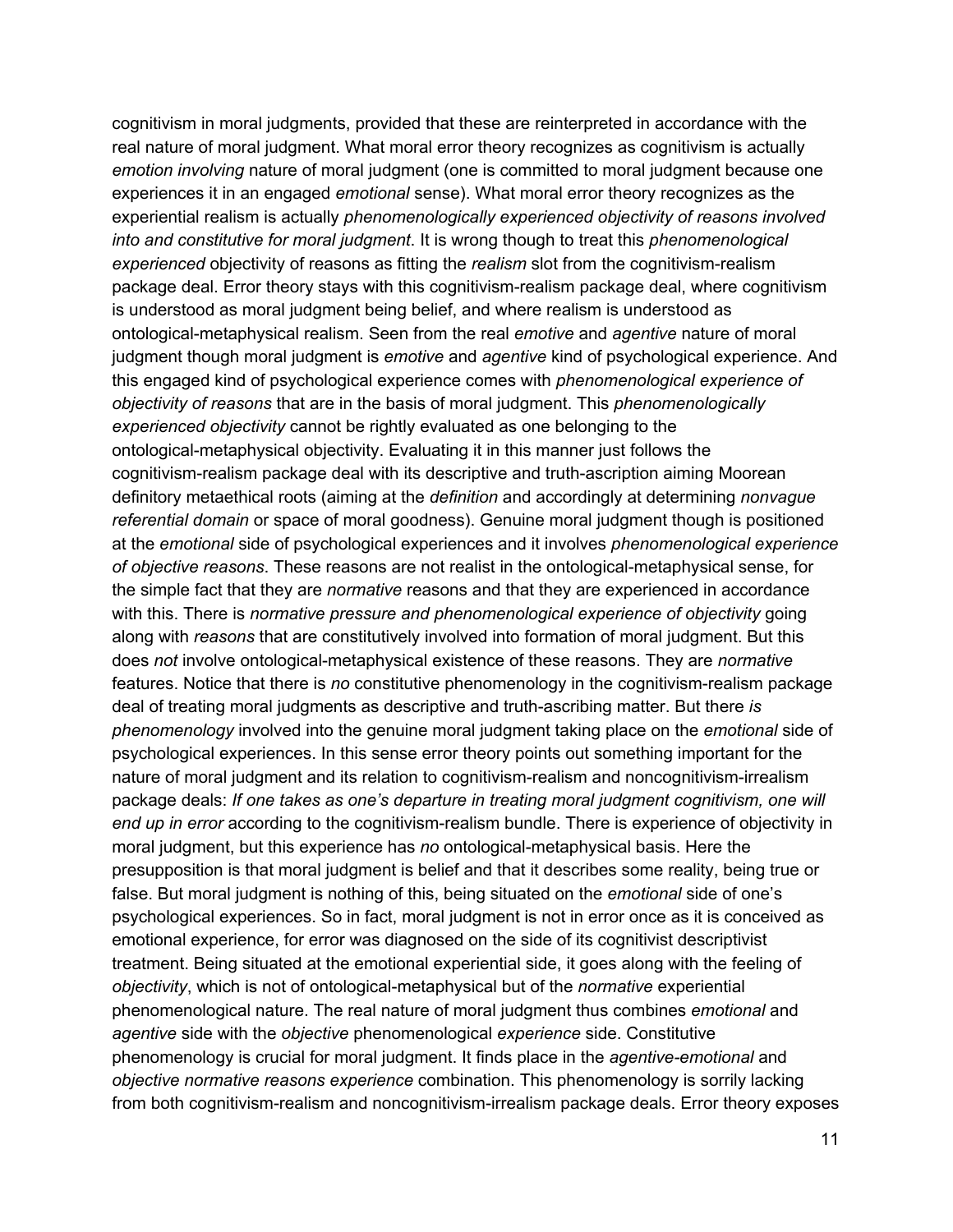error of starting with these package deals when dealing with moral judgment. Going back to the first schema, we can say that error theory, by combining cognitivism with irrealism, actually puts both cognitivist and realist presupposition into question. According to it, if moral judgment is belief, it is in error, and it does not involve realm of moral realism. In fact, moral judgment is *not belief* given that it has no descriptive and truth-assigning primary functions and tasks. It is as well not irrealist in the ontological-metaphysical sense of moral reality. Moral reality is rather *phenomenologically experienced normative* matter.

Going back to *phenomenological argument* from here, one can easily see that it is shaped according to the cognitivism-realism / noncognitivism-irrealism package deal presuppositions. Phenomenological argument namely starts with phenomenological experience and it concludes in direction of ontological or metaphysical reality. Phenomenological experience is thus supposed to proceed from moral judgment *as belief*, and of course then, given the descriptive and truth-ascribing presupposition as this belief's function, it then goes in direction of ontological consequences. But if moral judgment is not descriptive belief but engaged *emotional* experience supported by objectively authoritatively experienced *reasons*, there is no need for it to be measured by ontological involvements. It is well happening at the *normative* side. This is what is hinted at by pointing the relevance of *normative* side in discussing error theory, at expense of ontological, motivational, supervenient queerness. Olson (2014) claims that just *normative* queerness is relevant for error theory evaluation. We conclude that the normative dimension is what is hinted at by error theory.

This shows the importance of *oughts* in moral judgment evaluation. For oughts are objective value correlates at the *agentive* emotional side of psychological experiences. According to the (now discredited) package deal noncognitivism-irrealism, these oughts are to be searched for at the noncognitivist side of psychological experiences. Moral judgments as agentive and emotional experiences are genuine, so they do not need to be formulated as opposing cognitivism (descriptive and truth aiming). There is *phenomenological experience of objectivity*, and this experience is *normative*, there is *normative objectivity* that we deal with, phenomenologically experienced. Notice that there is no constitutive phenomenology in the cognitivism-realism and noncognitivism-irrealism package deals of treating moral judgment. Especially important as well is the fact that these package deals exclude *agentive* dimension which normally comes with the emotional side of experiences (as Aristotle and Brentano hold it).

#### Limits of introspection

Phenomenological argument conclusion can be countered through questioning reliability of intuition leading to the metaphysical conclusion.

The conclusion of phenomenological argument is appealing. Whatever one experiences should be complied with, in absence of support to the contrary. In this manner, phenomenological argument appeals to *introspection* as the guide towards appreciation of what exists, to the evaluation of ontological realm. Such a move of ascertaining metaphysical conclusion on the basis of direct introspective insight may be put into question though. (Horgan on injecting the phenomenology of agency into the free will debate.) There are limits to what introspection can secure us. Such limits may well apply to the phenomenological argument. This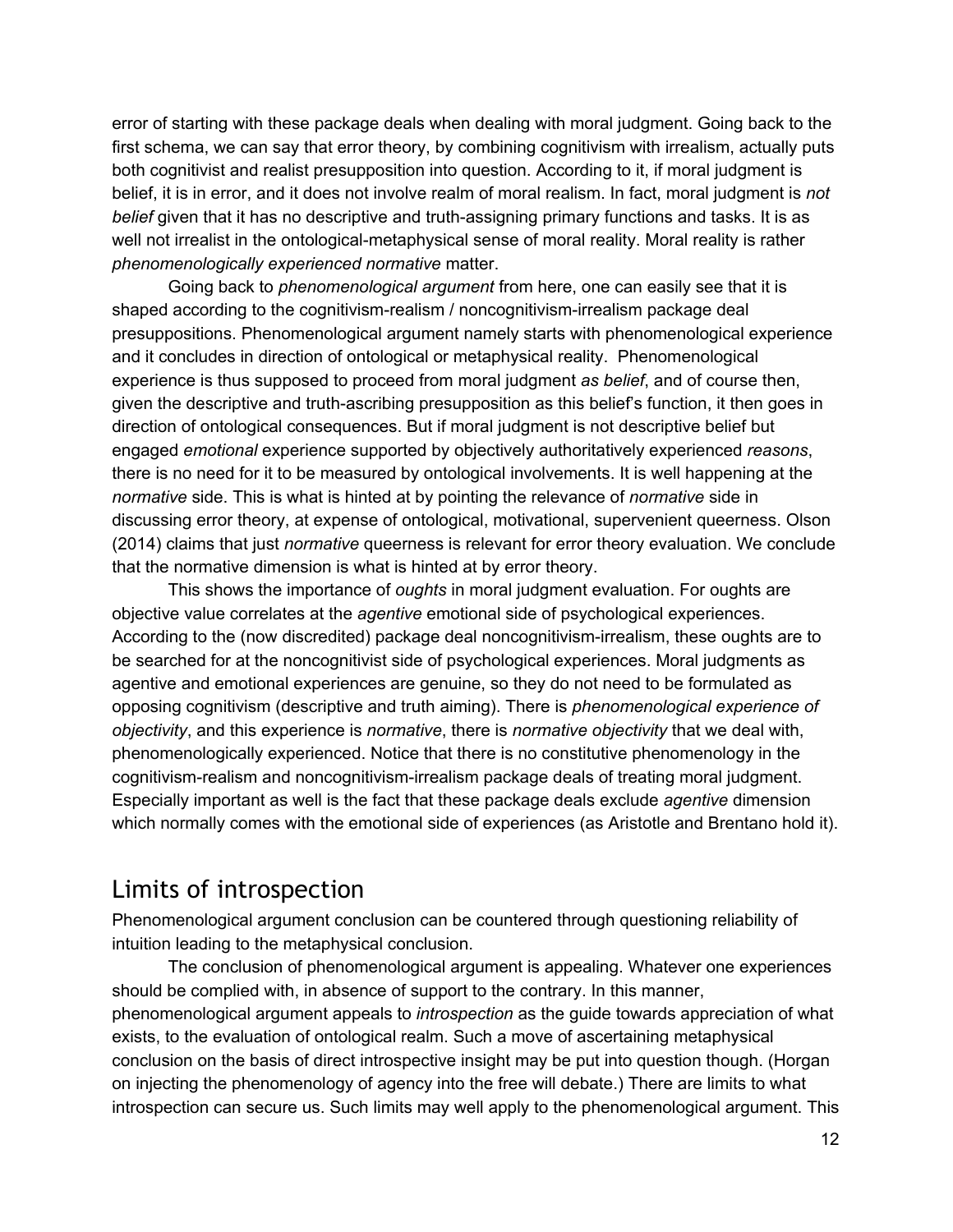is especially a possibility once as the objectivity which this argument points at proves to be *normative*, in accordance with it appearing at the side of objectual correlates of emotive phenomenological experiences, as happens to be the case for oughts.

#### Expressivist oughts

Given that oughts are purported objects at the noncognitive side of basic experiences to which they correspond, they allow for expressivist interpretation.

Oughts as objectual correlates of psychological experiences at their emotional side are of agentive nature. Their experienced objectivity is *normative*, they point to possible future *actions*. In this sense they fit well with expressivism, in its opposition to cognitivism. But notice that the real normative support of oughts is phenomenologically experiential, in accordance with the genuine nature of moral judgment. There cannot be any direct ontological support for reality at which oughts point through one's intuitive assessment of the situation.

# Abductive support of irrealism

Abductive reasoning as based upon wide reflective theoretical equilibrium confirms in an indirect manner that realist interpretation of oughts is most probably wrong and that the irrealist noncognitivist take is a sensible bet.

From the ontological side, oughts are supposed to be realist. But in fact they are irrealist. They are not fitting any ontologically evaluative mould. Evaluation of ontological realist interpretations leaves us wanting. In opposition to the expected (from phenomenological argument side) direct confirmation of realism, one should rather embrace irrealism, speaking inb these terms. But the proof comes in an indirect manner, where one proceeds by showing inappropriateness of realist interpretations, starting with the package deal of cognitivism-realism and noncognitivism-irrealism that support them. The support for the position has to be abductive and not succeeding in a direct manner as phenomenological argument building on intuition would like to have it.

# Noncognitivist error theory prospects

Prospects of noncognitivist error theory, of moral judgments' being based upon morphologically backed chromatically illuminating rationality of reasons, and of moral judgments' vagueness are provided in support of agentive noncognitive irrealism.

Agentive noncognitive irrealism, or *normative* experiential phenomenologically supported realism gets support in an indirect abductive manner. Here are some of these points that need to be elaborated.

Moral judgments are based on *reasons*. These reasons support moral judgment from the cognitive background of morphological content. Through this background, reasons chromatically illuminate the encountered scene and provide its valuation.